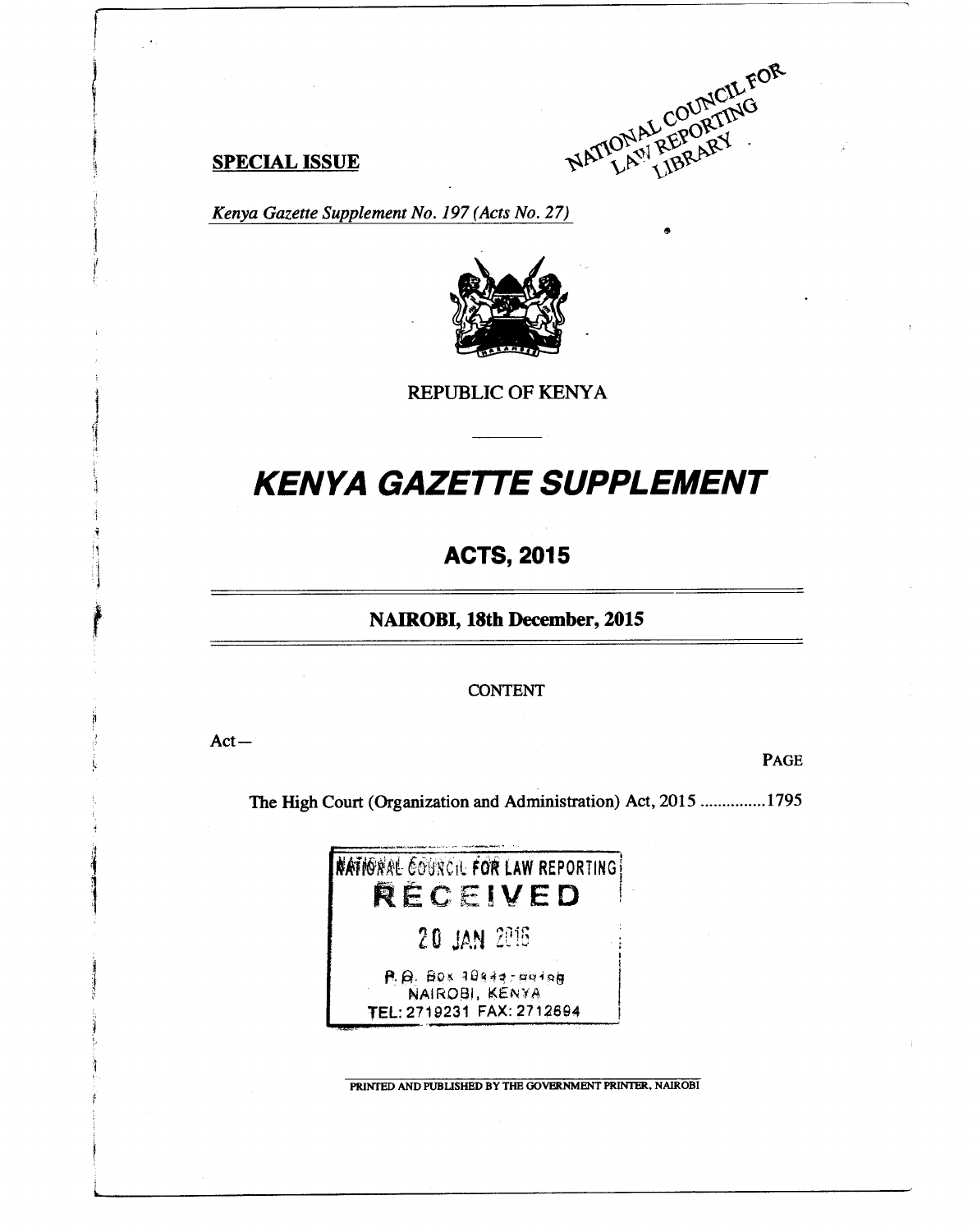#### 1795

# **THE HIGH COURT (ORGANIZATION AND ADMINISTRATION) ACT**

### **No. 27 of 2015**

*Date of Assent: 15th December, 2015 Date of Commencement: 2nd January, 2016* 

### **ARRANGEMENT OF SECTIONS**

*Section* 

# **PART I—PRELIMINARY**

1— Short title.

2—Interpretation.

3— Guiding principles.

### **PART H—ORGANIZATION OF THE COURT**

4—Constitution of the Court.

5 — Jurisdiction of the Court.

6-Principal Judge.

7— Presiding judges.

8— Order of precedence of judges of the Court.

9— Quorum of the Court.

10— Sittings and recess sessions of the Court.

11—Establishment of Divisions.

12— Distribution of stations of the Court.

13—Transfer and deployment of judges.

14—Leadership and management teams.

15—Circuit courts.

#### **PART III—ADMINISTRATION OF THE COURT**

16—Role of the Chief Justice as the head of Judiciary.

17—Role of the Chief Registrar.

18—Registrar of the Court.

19— Qualification for appointment of the Registrar of the Court.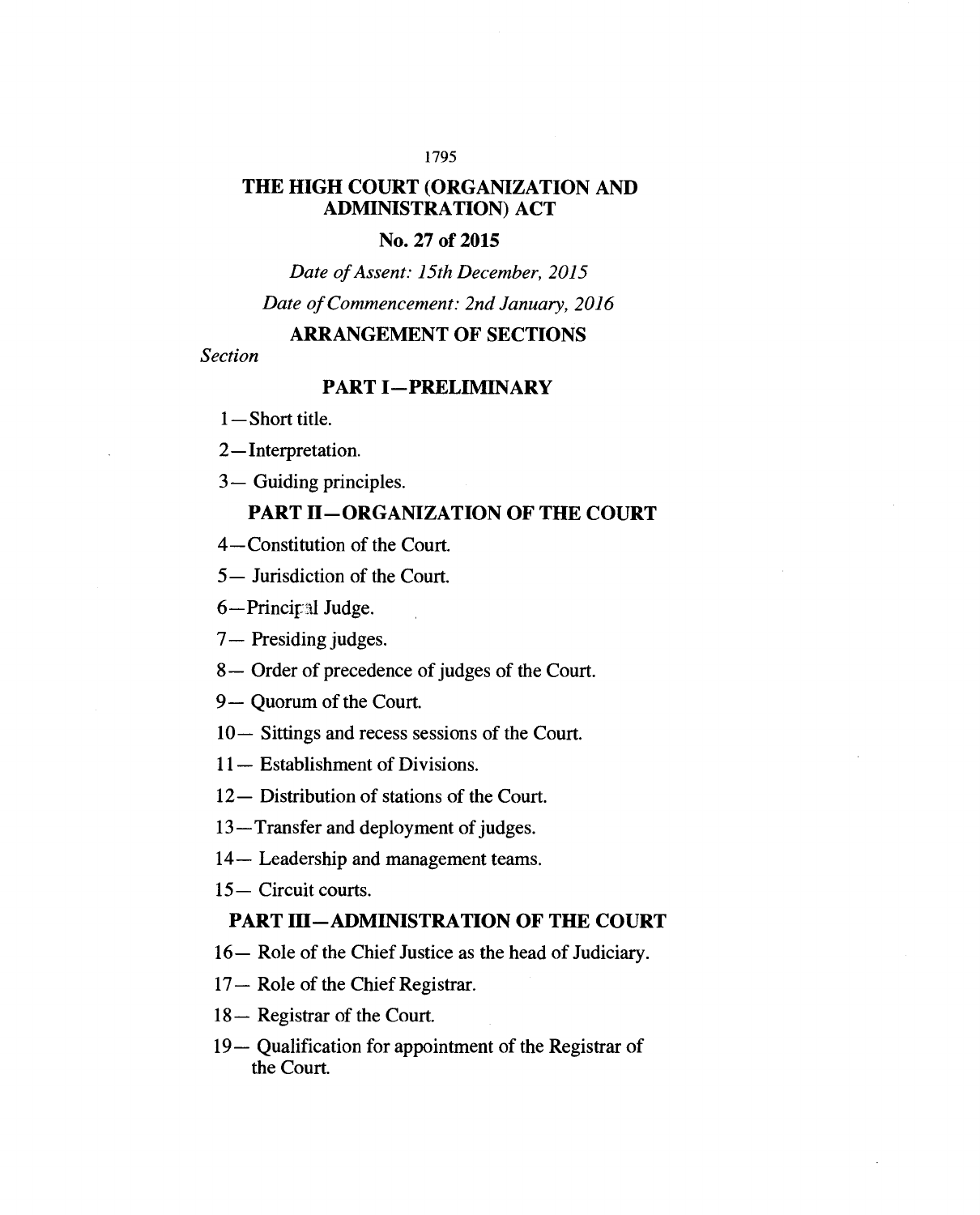- 20—Functions and powers of the Registrar.
- 21—Functions of Deputy Registrars.
- 22—Review of decisions of the Registrar.
- 23— High Court Advisory Committee.
- 24—Staff of the Court.

# **PART IV—PROCEDURES OF THE COURT**

- 25—Practice and procedure of the Court.
- 26—Alternative dispute resolution.

#### **PART V—GENERAL PROVISIONS**

- 27—Case management.
- 28—Records of the court.
- 29—Performance management inspections and monitoring.
- 30—Ethics and integrity.
- 31—Budget and funding of the Court.
- 32—Welfare of Judges and judicial officers.
- 33—Protection of judges and judicial officers from personal liability.
- 34—Languages of the Court.
- 35—Judgments of the Court.
- 36—Power to punish for contempt of Court.
- 37—Seal of the Court.
- 38—Representation before the Court.
- 39—Rules.
- 40—Consequential amendments.
- 41—Code of conduct for judges of the Court.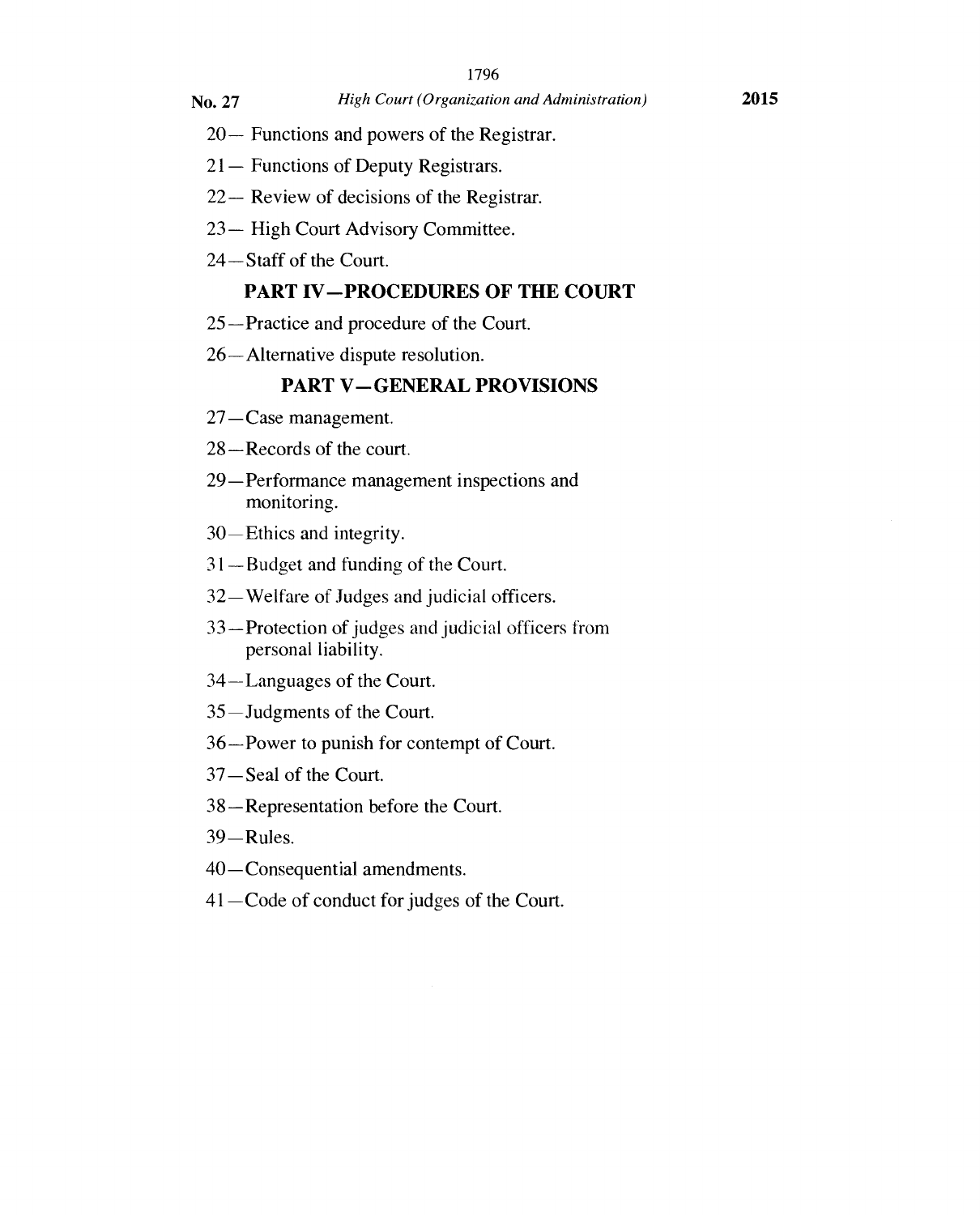#### **THE HIGH COURT (ORGANIZATION AND ADMINISTRATION) ACT**

# **AN ACT of Parliament to give effect to Article 165(1) (a) and (b) of the Constitution; to provide for the organization and administration of the High Court of Kenya and for connected purposes**

**ENACTED** by Parliament of Kenya, as follows **—** 

#### **PART I—PRELIMINARY**

1. This Act may be cited as the High Court Short title. Organization and Administration Act, 2015.

2. In this Act, unless the context otherwise requires —

"administrative function" in relation to the Chief Justice, Principal Judge, presiding judge or a judge means the discharge of non judicial functions assigned under this or other law, which are necessary to facilitate the exercise of the judicial authority by the Court;

"Chief Justice" means the Chief Justice appointed under Article 166 of the Constitution;

"Chief Registrar" means the Chief Registrar of the Judiciary referred to in Article 161 of the Constitution;

"Commission" means the Judicial Service Commission established under Article 171(1) of the Constitution;

"Court" means the High Court of Kenya established by Article 165 of the Constitution;

"Division" means a division of the High Court established under section 11;

"Principal Judge" means the Principal Judge of the High Court elected pursuant to Article 165(2) of the Constitution;

"Presiding Judge" means a Judge presiding over a court station or a division appointed or designated by the Chief Justice under section 8 or 14

"registry" means the registry where all pleadings and supporting documents and all orders and decisions of the Court are recorded and maintained in accordance with the Rules and includes a sub-registry;

Interpretation.

.,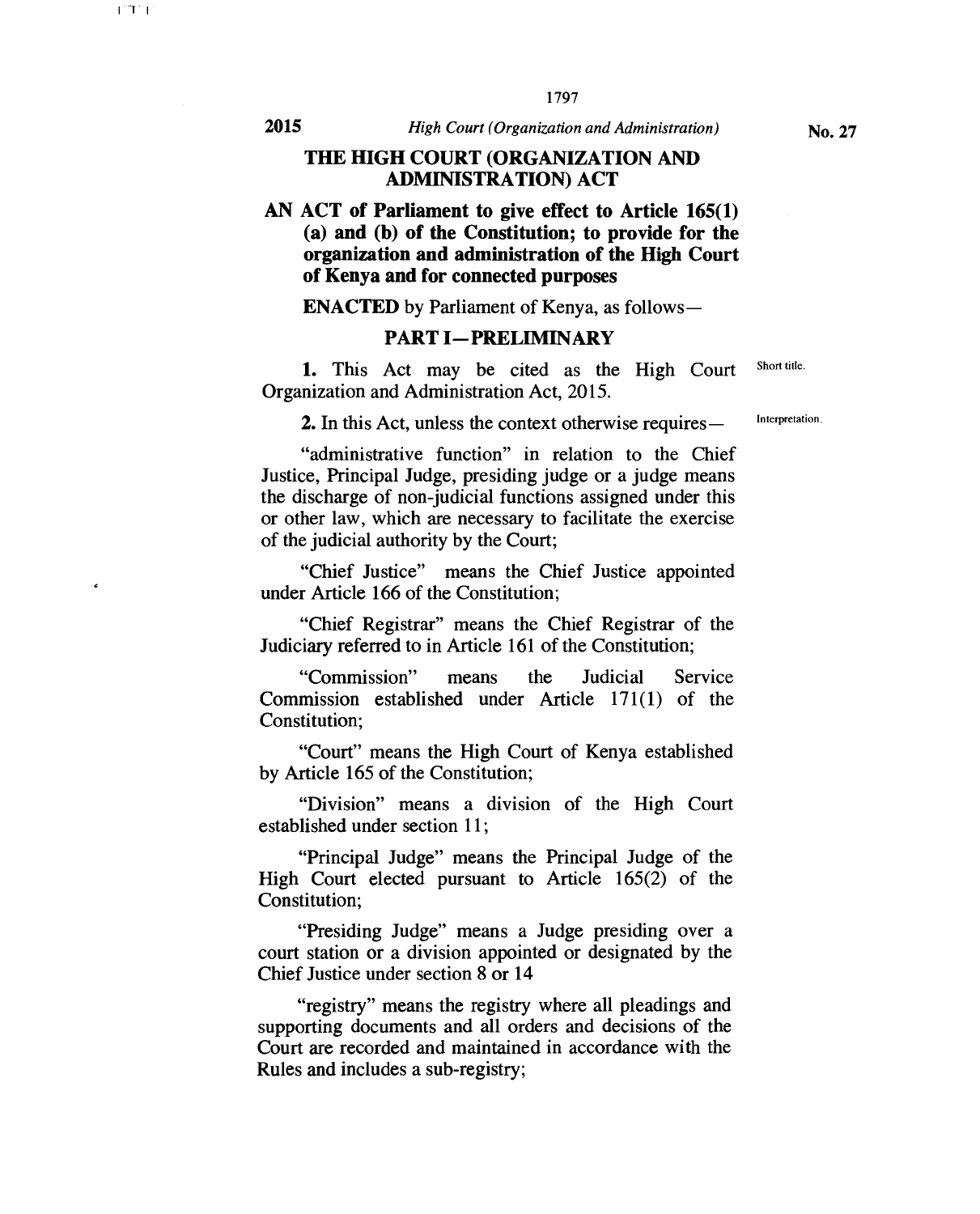"Registrar' means the Registrar of the High Court appointed pursuant to section 18;

"subordinate courts" means the courts set out in Article 169(1) of the Constitution;

"station" in relation to the Court means a station established pursuant to section 12.

3. (1) In exercise of its judicial authority, the Court Guiding principles. shall-

- (a) he guided by the national values and principles set out in Article 10 of the Constitution;
- (b) he guided by the principles of judicial authority set out in Article 159 of the Constitution;
- $\left( c \right)$  be guided by the values and principles of public service set out in Article  $232(1)(c)$ , (e) and (f) of the Constitution.;
- (d) be independent and subject only to the Constitution and the law which they must apply impartially without fear, favour or prejudice; and
- $(e)$  uphold the Constitution and administer the law without fear, favour or prejudice.

(2) The Court shall develop jurisprudence that respects the Constitution and responds to Kenya's social, economic and political needs.

#### **PART II—ORGANIZATION OF THE COURT**

**4. (1)** The Court shall consist of —

Constitution of the Court.

- (a) the Principal Judge; and
- (b) not more than two hundred judges appointed in accordance with Article 166(1)(b) of the Constitution

(2) The Court shall be deemed to be duly constituted despite any vacancy in the office of the Principal Judge or other judge.

(3) Despite subsection (1)(b), the Commission may, from time to time, conduct or cause to be conducted a judicial needs assessment and recommend a weighted case load formula to determine the number of judges required.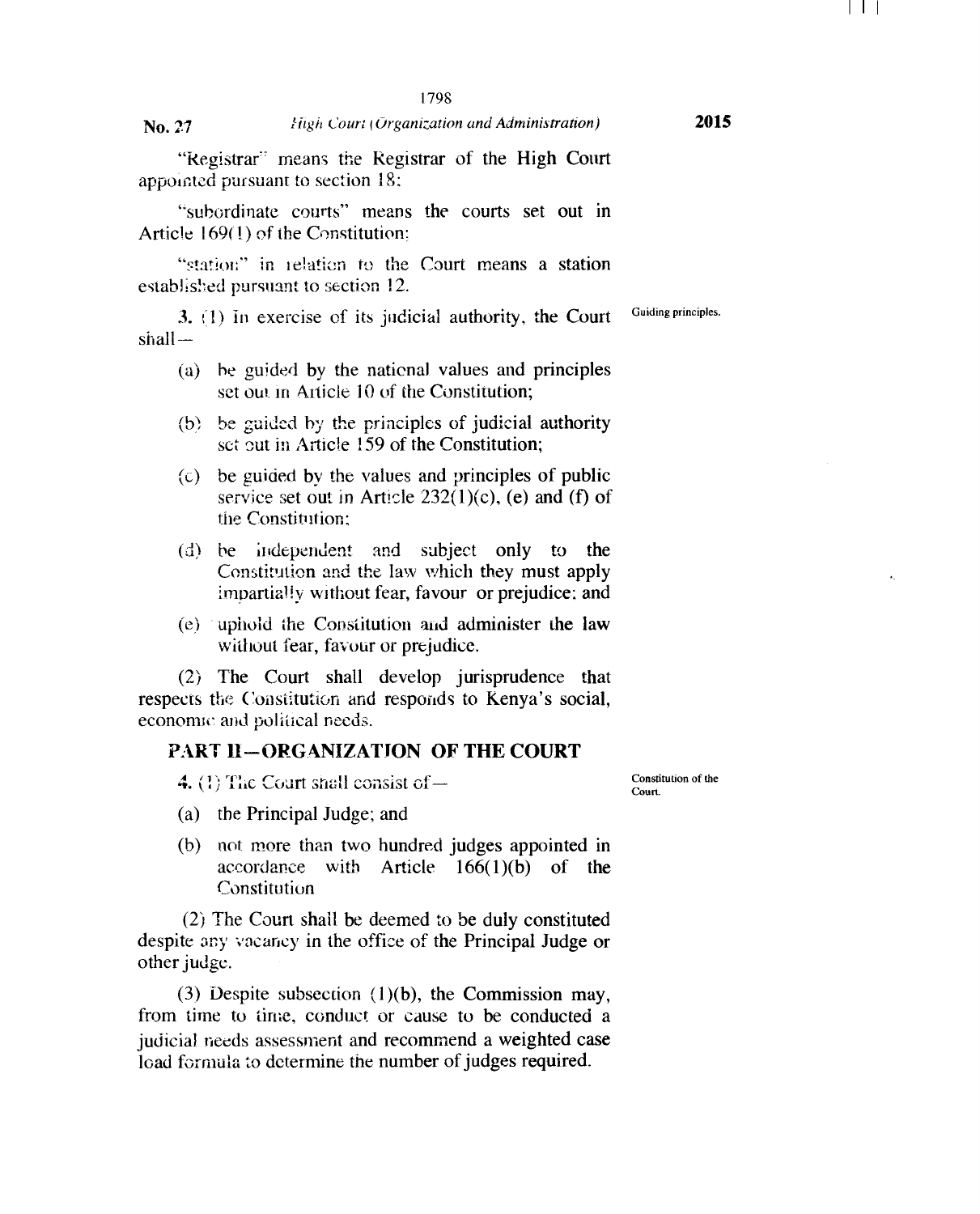**5. The Court shall exercise—** 

- (a) the jurisdiction conferred to it by Article 165(3) and (6) of the Constitution; and
- (b) any other jurisdiction, original or appellate, conferred to it by an Act of Parliament.

6. (1) The Principal Judge shall be responsible to the Chief Justice for —

- (a) the overall administration and management of the Court;
- (b) ensuring the orderly and prompt conduct of the business of the Court;
- (c) the constitution of benches of two or more judges in consultation with the Chief Justice; and
- (d) undertaking of such other duties as may be assigned by the Chief Justice.

(2) The Principal Judge shall be elected in accordance with Article 165(2) of the Constitution.

(3) The Chief Justice shall make Rules for the election and removal of the Principal Judge.

(4) In the absence of the Principal Judge or in the event of a vacancy in the office of the Principal Judge, the Chief Justice shall appoint an acting Principal Judge, from amongst the presiding judges in Nairobi, to act as the Principal Judge for a period not exceeding sixty days, with effect from the date of appointment.

(5) The chief Registrar shall designate a chief officer and such other members of staff as are necessary to facilitate the discharge of the functions of the Principal Judge.

Presiding judges.

**7.** (1) A Presiding Judge, whether of a station or division, shall be responsible to the Principal Judge for  $the -$ 

- (a) implementation of strategic and policy guidelines;
- (b) discharge of administrative functions in consultation with Principal Judge;
- (c) general management and distribution of business before the Court among the judges in a court station or a division;

**No. 27** 

Jurisdiction of the Court.

Principal Judge.

TTT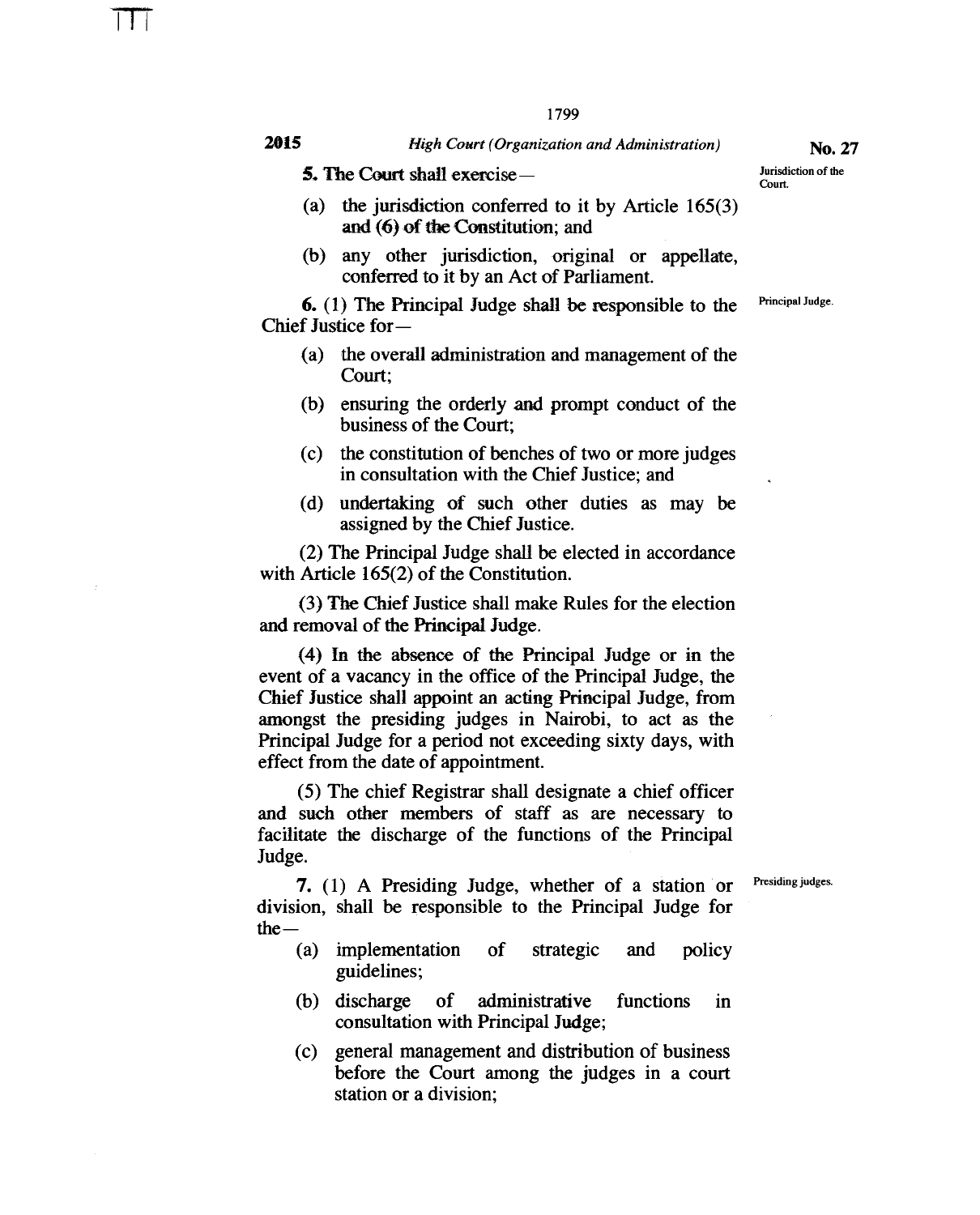- (d) facilitation of the efficient functioning of the station or division;
- (e) facilitation of linkages and effective communication between the court and the court users; and
- (f) facilitation of the use of effective information communication technology in the respective station or division.

(2) A Presiding Judge shall be the Chairperson and convener of the Court User Committee in the station.

(3) A Presiding Judge shall be responsible to the Principal Judge for —

- (a) the supervision of all the subordinate courts, tribunals and other bodies falling within the regions designated under section 12(3) to be under a station or division;
- (b) co-ordination of the public relations and promotion of goodwill of the Court; and
- (c) any other matter that the Principal Judge may direct.

**8.** (1) Precedence among judges of the Court and judges of courts established under Article 162(2) of the Constitution shall rank in the following order of seniority —

- (a) the Principal Judge;
- (b) Presiding Judges of the Court, all of whom shall rank according to the date upon which they were appointed; and
- (c) judges according to the date upon which they were appointed.

(2) Where two judges or presiding judges were appointed on the same day, their precedence shall be determined according to the order in which their names appeared in the instrument of appointment.

**9.** (1) Except as otherwise provided under any written law, the Court shall be properly constituted for the purposes of any proceedings before the Court by a single judge.

Quorum of the Court.

Order of precedence of judges of the Court.

I I I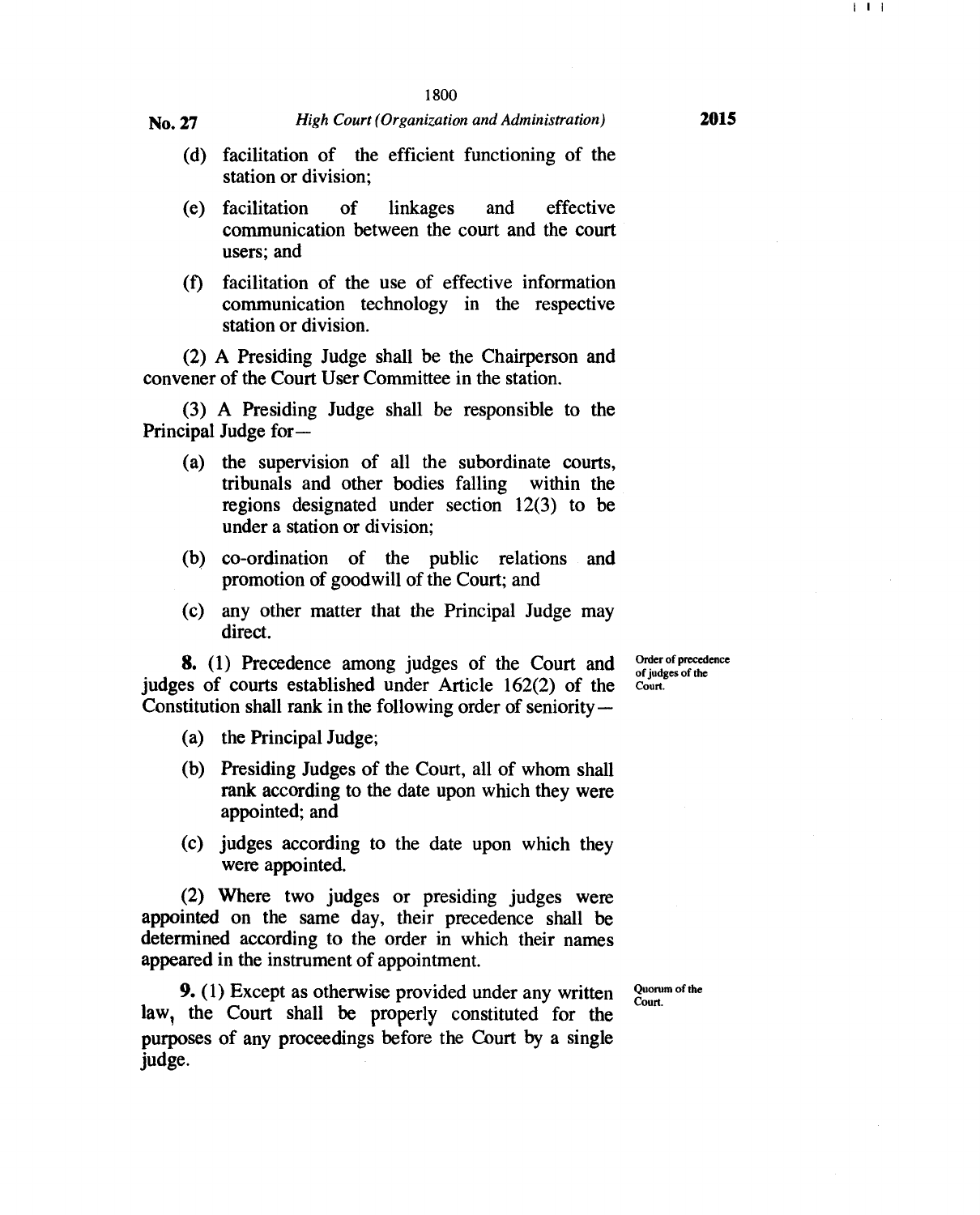**(2) Without prejudice to subsection (1), any matter raising a substantial question of law that falls within the jurisdiction of the Court under Article 165(3)(b) or (d) of the Constitution shall be heard by an odd number of at least three judges, assigned by the Chief Justice.** 

**10. (1) The Court shall subject to subsections (2), (3) and (9) sit continuously for the trial of criminal cases and disposal of civil and other legal business of the Court.** 

**(2) Without prejudice to the generality of subsection (1), the sittings of the Court shall be —** 

- **(a) from the 7th of January to the Thursday before Good Friday;**
- (b) from the Wednesday after Easter to the  $31<sup>st</sup>$  of **July; and**
- (c) **from the 15<sup>th</sup> of August to the**  $20<sup>th</sup>$  **of December, of every year.**

**(3) There shall be recess sessions falling during the intervals between the sitting sessions referred to in subsection (2).** 

**(4) The Chief Justice shall, make Rules to establish measures for the disposal of urgent and priority matters during recess.** 

**(5) The sittings of the Court shall be held in such buildings within Kenya as the Chief Justice may, by notice in the Gazette, designate for that purpose.** 

**(6) Despite subsection (5), a sitting of the Court may, where circumstances demand, be held at such place as the Court may deem necessary for the expedient and proper exercise of its judicial authority.** 

**(7) The Chief Justice may, where necessary for the expedient and proper exercise of judicial authority, authorize the sitting of the Court on any day or at any time.** 

**(8) The proceedings of the Court held outside the Court House shall be valid, in every respect, as if the proceedings had been held in any such Court House.** 

**(9) The Chief Justice shall prescribe Rules to ensure that matters are disposed of within twelve months from the date the Court first sets the matters down for hearing.** 

**Sittings and recess sessions of the Court.**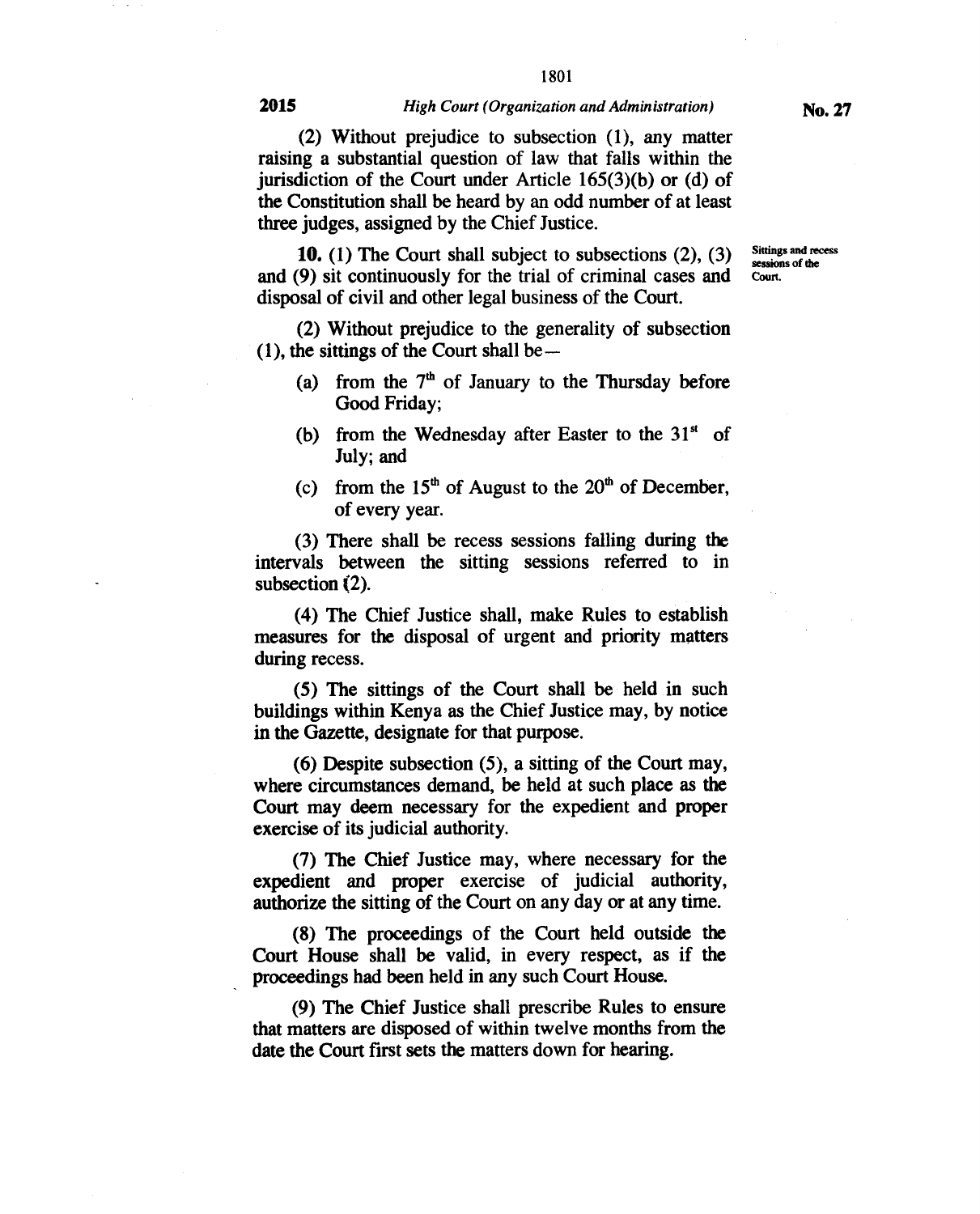Establishment of<br>Divisions.

11. (1) For purposes of promoting effectiveness and efficiency in the administration of justice and promoting judicial performance, the Chief Justice may, where the workload and the number of judges in a station permit, establish any of the following divisions —

- (a) the Family and Children Division;
- (b) the Commercial Division;
- (c) the Admiralty Division;
- (d) the Civil Division;
- (e) the Criminal Division;
- (f) the Constitutional and Human Rights Division;
- (g) the Judicial Review Division; and
- (h) any other division as the Chief Justice may, on the advice of the Principal Judge determine..
- (2) Every division of the Court shall consist of —
- (a) a Presiding Judge designated by the Chief Justice as the head of the Division;
- (b) such number of judges as the Chief Justice may determine;
- (c) a Deputy Registrar who shall be responsible to the Presiding Judge in the discharge of the functions of the office; and
- (d) officers appointed under section 24.

**12.** (1)' The Chief Justice shall, in consultation with the Principal Judge, facilitate reasonable and equitable access. of the services of the Court and establish at least one station of the Court in every county.

Distribution of stations of the Court.

(2) A station of the Court shall consist of  $-$ 

- (a) a Presiding Judge, appointed by the Chief Justice from amongst the judges of the Court, who shall be head of the station;
- (b) such number of judges as the Chief Justice may, in consultation with the Principal Judge, determine;
- (c), a Deputy Registrar who shall be responsible to the Presiding Judge in the discharge of the functions of the office; and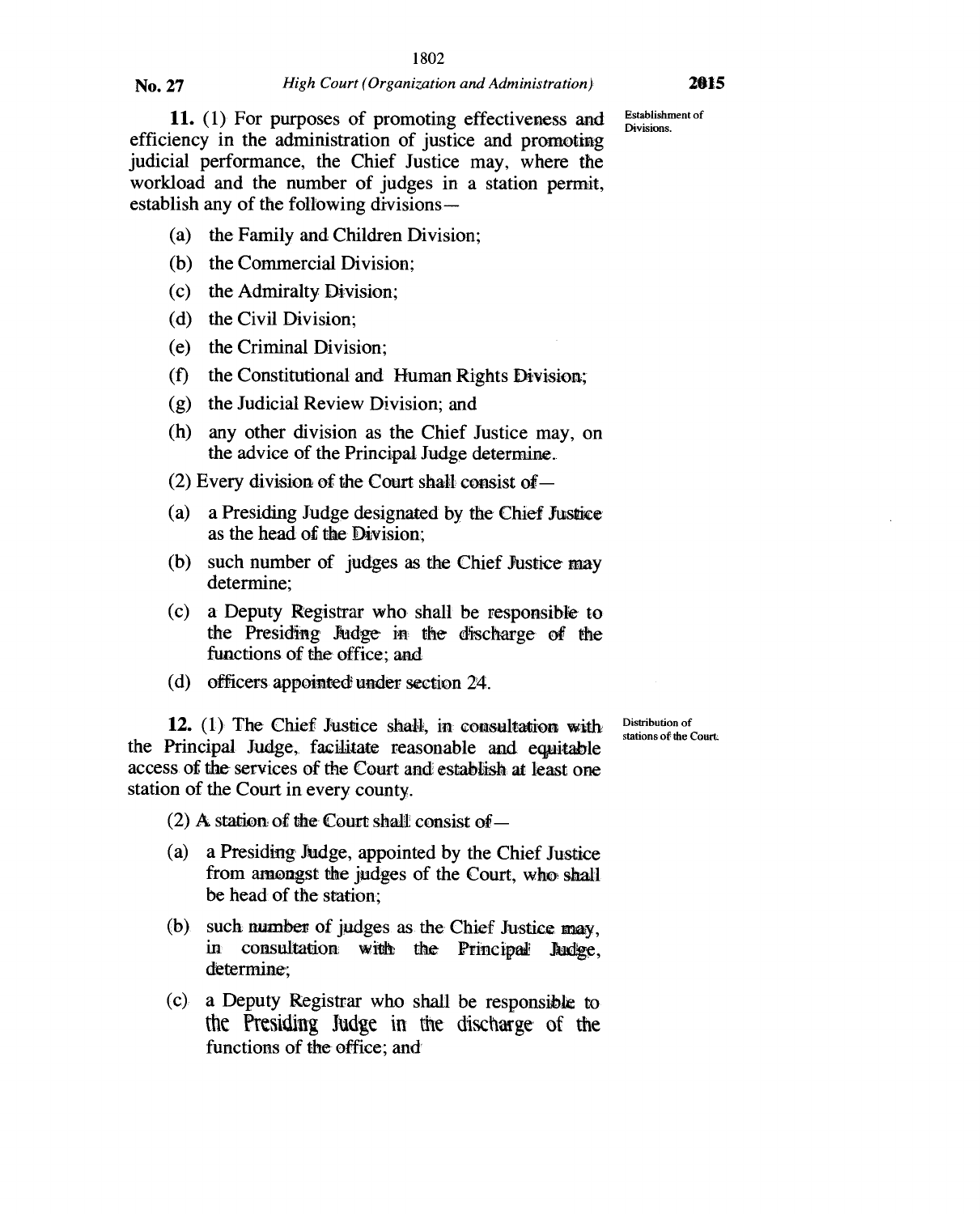(d) officers appointed under section 24.

(3) The filing of appeals, bail applications, and references from the subordinate courts, tribunals and other bodies or authorities within the regions designated by the Chief Justice under the Rules, shall be made at the High Court station with the corresponding supervisory jurisdiction.

13. (1) The Chief Justice may, whenever it is necessary for purposes of promoting effective, prompt and efficient discharge of judicial service —

(a) transfer a judge from one station to another; or

(b) deploy a judge from one division to another.

(2) For the purpose of effective hand-over, a judge shall report at the new duty station within three months from the date on which he or she was notified of the transfer.

(3) The Chief Justice shall take into account the expertise and legal specialization in **the** deployment of judges under subsection (1) (b).

(4) The Chief Justice may assign special duties to any judge for the purposes of exercising judicial authority.

**14.** (1) There is established in respect of every station a leadership and management team which shall, in so far as is reasonably practicable, comprise of—

- (a) the Presiding Judge who shall be the Chairperson;
- (b) a judge in the station;
- (c) the Deputy Registrar who shall be the secretary;
- (d) the most senior magistrate in the station appointed by the Presiding Judge;
- (e) an officer nominated by the staff in the station and appointed by the Presiding Judge; and
- (t) any other person who may be co-opted by the leadership and management team.

(2) The leadership and management team shall be the advisory body to the Presiding Judge in respect of implementation of policy, practice and management Leadership and management teams.

Transfer and deployment of judges.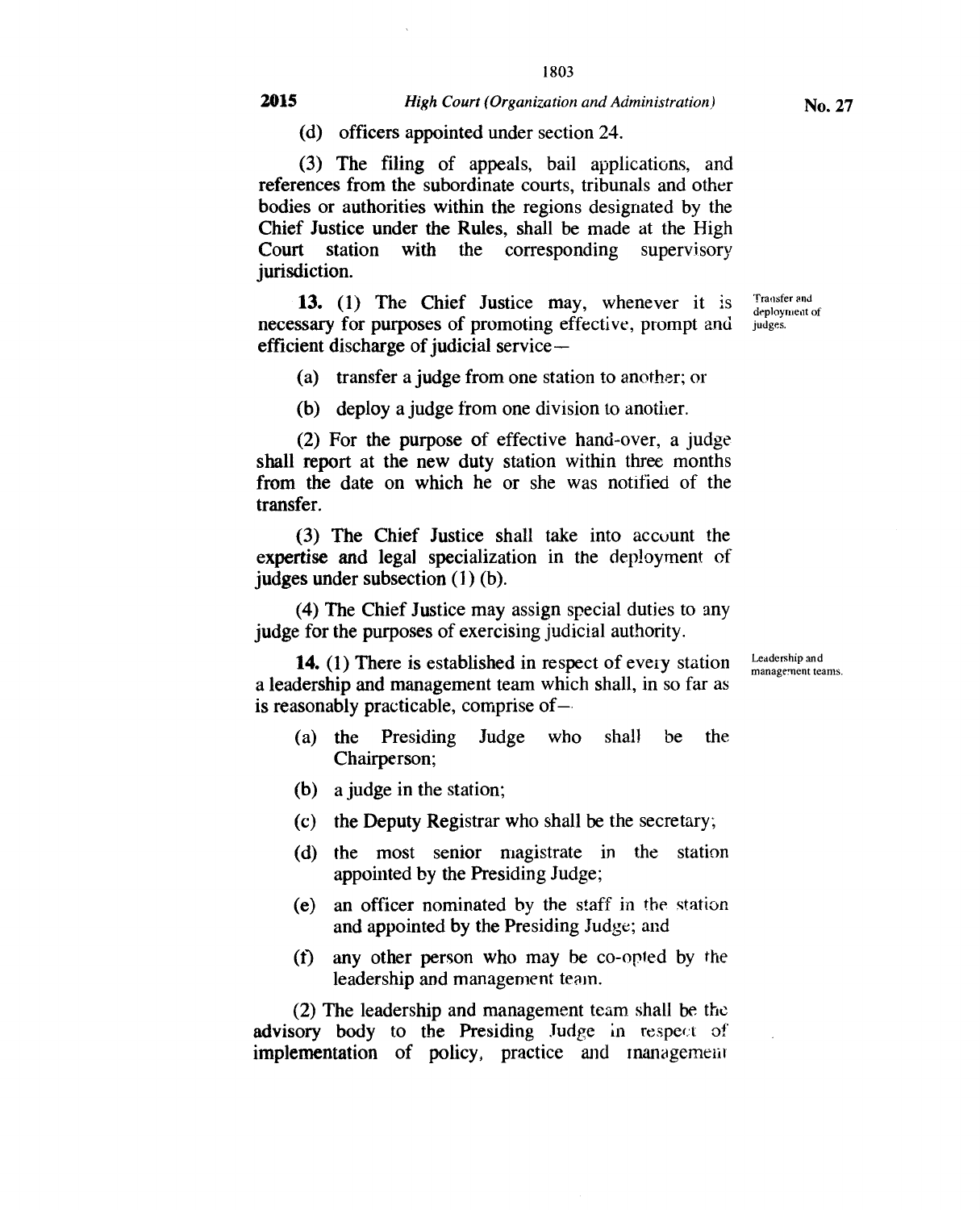matters in the station for the effective administration of justice.

(3) The team shall meet at least once every quarter and may, subject to this Act and any guidelines issued by the Principal Judge, regulate its own procedure.

(4) The team shall, after every six months, prepare and submit to the Principal Judge a report containing such particulars as the Principal Judge may determine.

**15.** (1) The Principal Judge may, in consultation with Circuit courts. the Chief Justice, designate circuit courts and sub-registries to hold sessions in different areas for the disposal of business of the Court.

(2) For the purposes of this section, the Chief Justice may, by notice in the Gazette, establish any area to be a High Court circuit.

#### **PART HI—ADMINISTRATION OF THE COURT**

**16.** The Chief Justice may issue practice directions and written guidelines to judges and judicial officers to —

- (a) ensure the application of constitutional values and principles;
- (b) foster the relationship between judges, judicial officers and judicial staff by establishing linkages and promoting teamwork;
- (c) harmonize the judicial and administrative functions of the Court;
- (d) oversee the application of norms and standards of judges and judicial officers in service delivery; and
- (e) provide for any other matter affecting the dignity, accessibility, effectiveness, expeditious disposal of matters or the functioning of the courts.

**17.** The Chief Registrar shall be responsible to the Justice for the overall administration and Chief Justice for the overall administration and management of the Court.

**18.** (1) There shall be a Registrar of the High Court and such number of Deputy Registrars of the High Court as the Judicial Service Commission may determine.

Role of the Chief Justice as the head of Judiciary.

 $\mathbf{t}$ 

Role of the Chief Registrar.

Registrar of the Court.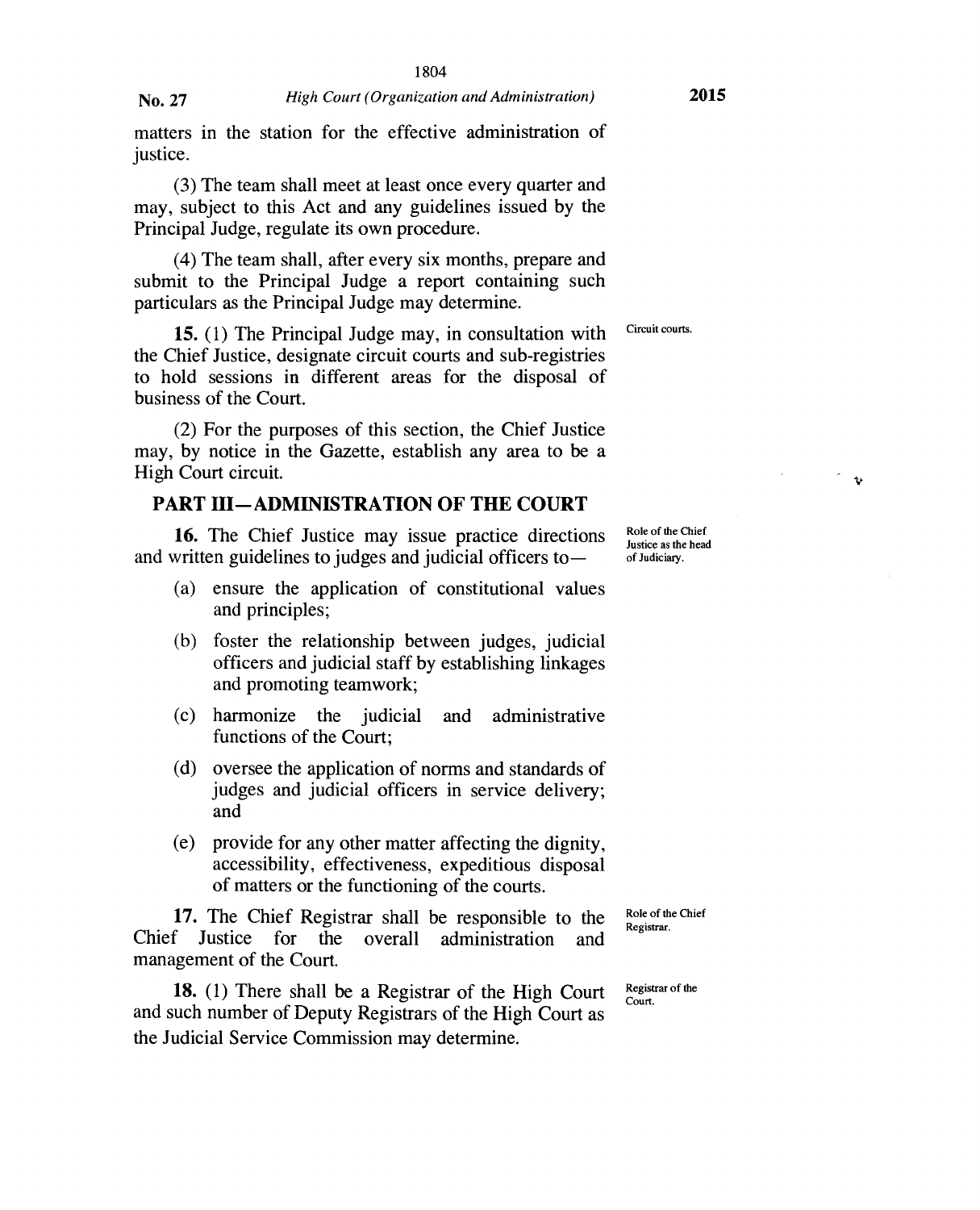(2) The Registrar shall be stationed in Nairobi and shall be assisted by two Deputy Registrars.

(3) In the absence of the Registrar, a Deputy Registrar shall undertake the functions of the Registrar.

(4) There shall be deployed a Deputy Registrar at every station and division of the Court.

(5) In the absence of the Registrar, a Deputy Registrar shall exercise the functions of the office of the Registrar.

19. A person shall be qualified for appointment as the Registrar if that person —

- (a) is an advocate of the High Court of Kenya; and
- (b) has, since admission to the Roll of Advocates attained at least five years' experience as a legal practitioner.

20. (1) The Registrar shall perform such duties as the Chief Registrar or the Principal Judge may direct, and in particular shall be responsible for —

- (a) the setting up of the registry and maintenance of the registers of the Court as required under this or other law;
- (b) the day to day administration and management of the Court;
- (c) the overseeing of support services in the Court including the planning, development and the organization of staff;
- (d) the monitoring of administration and office procedures to uphold efficiency and quality of service;
- (e) the planning, preparation and implementation of the budget of the Court;
- (f) the preparation of reports and proposals on administrative issues as may be required from time to time;
- (g) overseeing the procurement and disposal of assets;
- (h) the acceptance, transmission, service and custody of documents in accordance with the law;

Qualification for appointment of the Registrar of the Court.

Functions and powers of the Registrar.

**No. 27**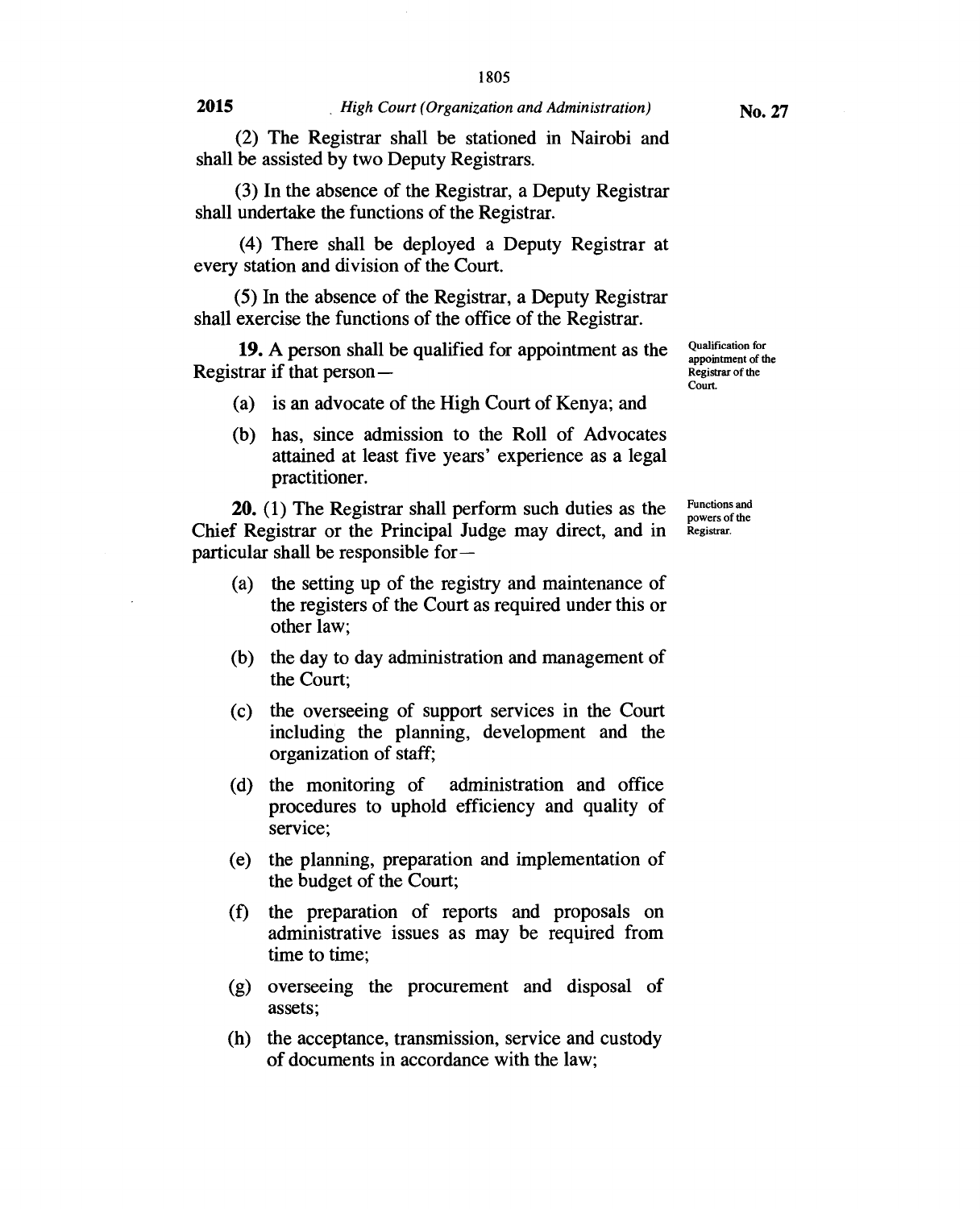- **No.** 27 *High Court (Organization and Administration)* **<sup>2015</sup>**
	- (i) the facilitation of the enforcement of the decisions of the Court;
	- (j) the certification of any order, direction or decision as an order, direction or decision of the Court, the Chief justice or a Judge, as the case may be;
	- (k) causing to be kept records of the proceedings and minutes of the meetings of the Court and such other records as the Court may direct;
	- (1) the management of the library of the Court;
	- (m) the facilitation of access to judgments and records of the Court; and
	- (n) the performance of such other duties as may be assigned by the Chief Registrar from time to time.

(2) The Registrar, Deputy Registrars and assistant registrars shall work under the general directions of the Chief Registrar and shall have all the powers necessary for the execution of their functions of office under this Act.

21. (1) The Deputy Registrars shall be responsible to the Presiding judge and the Registrar forFunctions of Deputy<br>Registrars.

- (a) the administration and management of a station or division;
- (b) case management within the station or division;
- (c) efficient management of the day-to-day operations and administration of human resources in the station or division;
- (d) performing judicial functions as may be assigned by the Chief Registrar pursuant to the provisions of any law;
- (e) supporting the judges in the station or division through supervision and coordination of the operations of the registry ,
- $(f)$  accounting for any service in respect of which monies have been allocated and for which issues are made from the Fund;
- (g) planning, preparing, implementing and monitoring the budget and collecting and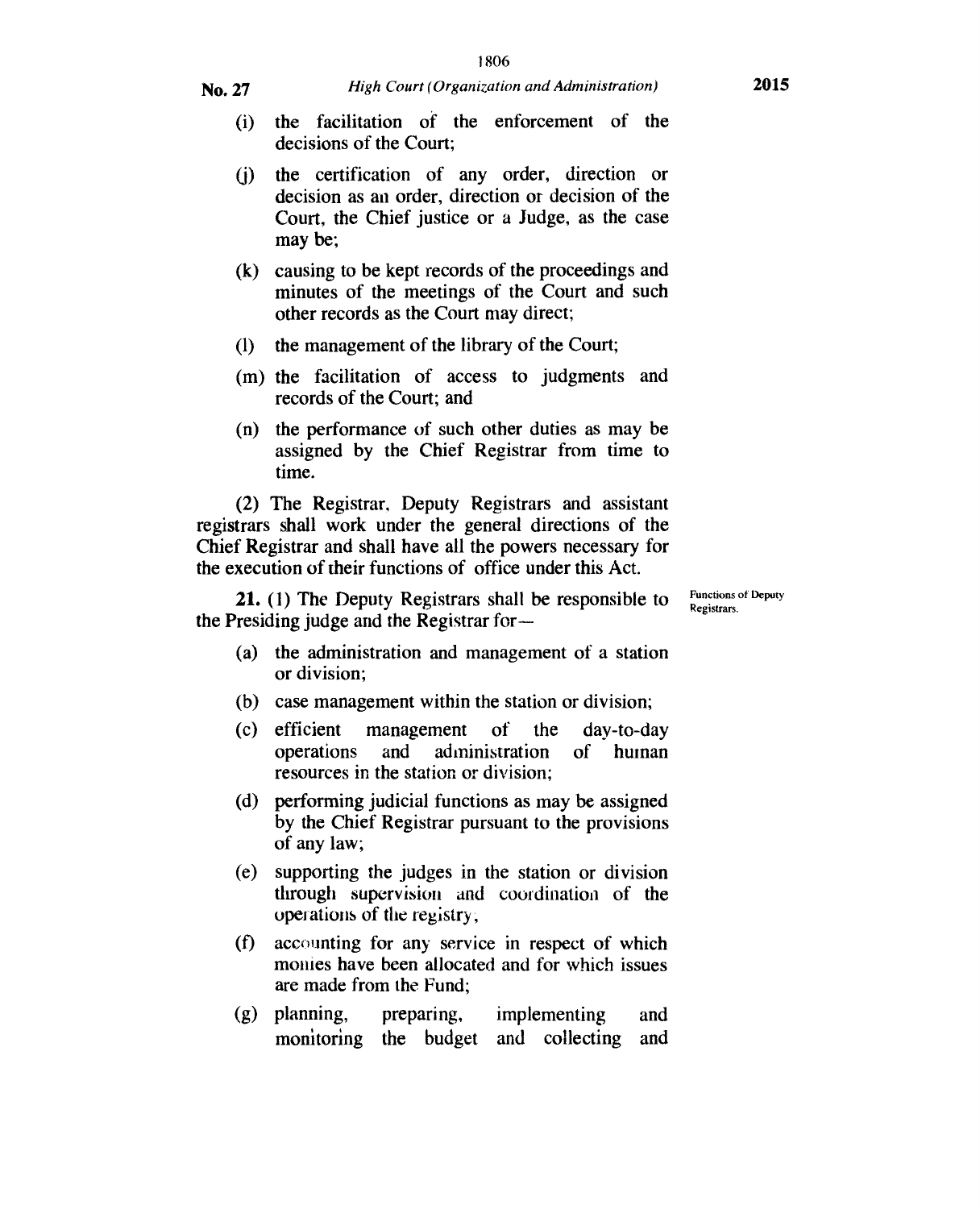2015

**accounting for revenue in the station or division; and** 

**(h) any other function as** *may be* **assigned by a judge or Registrar.** 

**(2) In relation to the proceedings before the Court, the Deputy Registrar may consider and dispose off procedural or administrative matters in accordance with the Rules or on the direction of the Principal Judge.** 

**22. (1) Any person aggrieved by a decision of the Registrar or Deputy Registrar on matters relating to judicial functions of** *the Court* **may apply for review by a Judge of the Court in accordance with the Rules.** 

**(2) A Judge may confirm, vary or reverse the decision of the Registrar referred to in** *subsection (1).* 

**23. (1) There is established the High Court Advisory Committee which shall be responsible for the making of recommendations to the Commission in respect of judicial policy, practice and training and capacity building for judges and officers of the Court.** 

(2) **The Committee shall comprise of —** 

- **(a) the Principal Judge who shall be the Chairperson;**
- **(b) three Presiding Judges nominated by the Principal Judge through a rotational arrangement amongst Presiding Judges of the Court.; and**
- **(c) the Registrar of the Court.**
- (3) **The Committee may**
- **(a) co-opt any other** *person* **as a member;**
- **(b) appoint from amongst its members a vicechairperson; and**
- **(c) regulate its own procedures.**

**(4) The chief officer in the office of the Principal Judge shall provide secretarial services to the Committee.** 

**(5) The Committee shall meet at least once in each session of the Court and shall maintain a record of its meetings.** 

**24. (1) Every Court station or division shall have such number of staff as** *the* **Chief Registrar may, in consultation with the Principal Judge, determine.** 

**Staff of the Court.** 

**Review of decisions of the Registrar.** 

**High Court Advisory Committee.**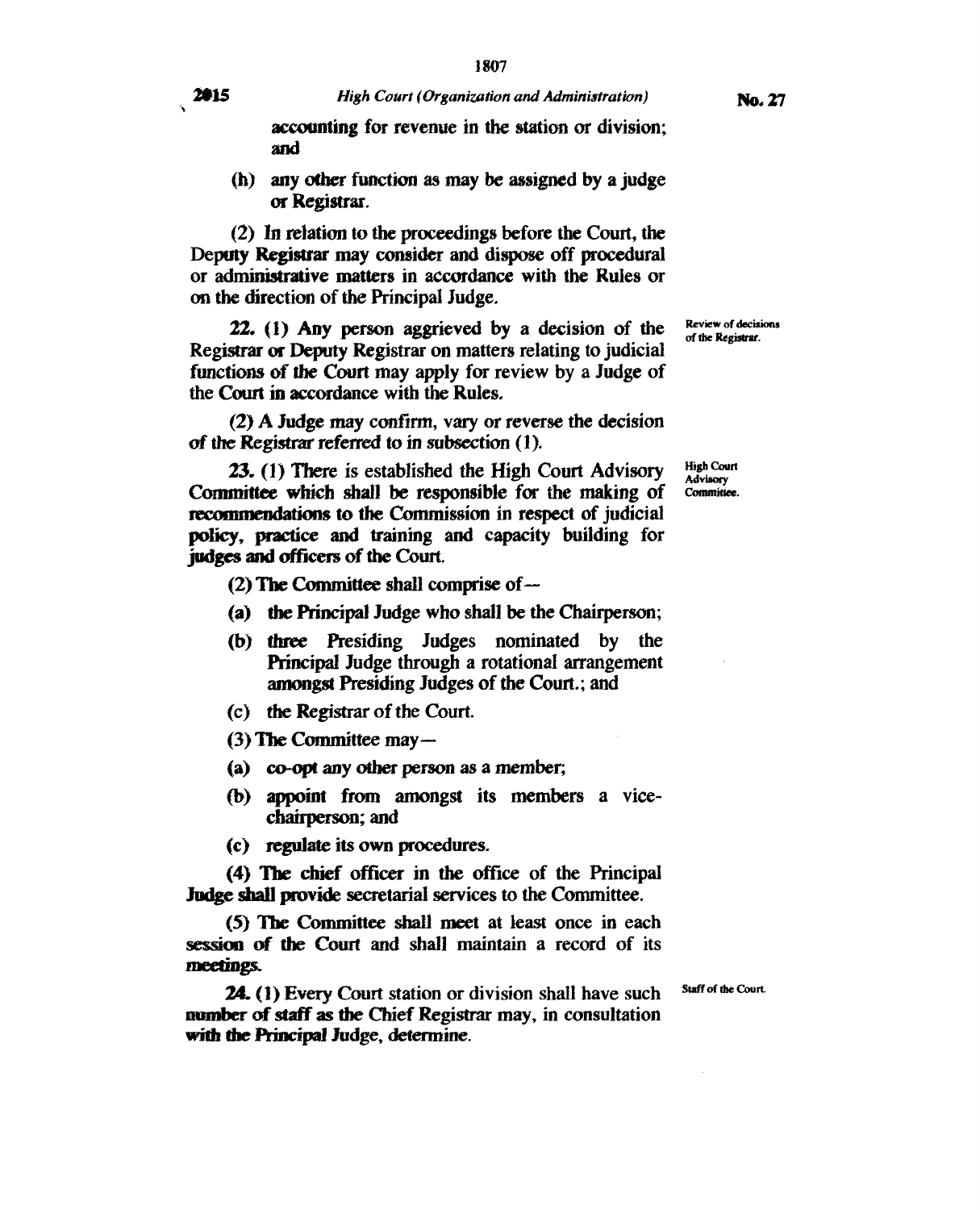(2) The officers appointed under subsection (1) shall perform such duties as may be assigned to them under the general direction of the Chief Registrar.

#### **PART IV—PROCEDURES OF THE COURT**

**25.** The Court shall exercise its jurisdiction in accordance with the rules of practice and procedure prescribed by written law.

**26.** (1) In civil proceedings before the Court, the Court may promote reconciliation amongst the parties thereto and shall encourage and permit the amicable settlement of any dispute.

(2) The Court shall, in relation to alternative dispute resolution be guided by the Rules developed for that purpose.

(3) Nothing in this Act may be construed as precluding the Court from adopting and implementing, on its own motion, with the agreement of or at the request of the parties, any other appropriate means of alternative dispute resolution including conciliation, mediation and traditional dispute resolution mechanisms in accordance with Article 159(2)(c) of the Constitution.

(4) Where an alternative dispute resolution mechanism is a condition precedent to any proceedings before the Court, the Court shall by order, stay the proceedings until the condition is fulfilled.

#### **PART V—GENERAL PROVISIONS**

**27.** (1) The Principal Judge shall implement and promote measures to maintain the integrity of the registry and the work of each court station or division including —

- (a) case management;
- (b) automation of records and business processes of the Court;
- (c) protection and sharing of information; and
- (d) the promotion of the use of information communication technology.

(2) The Chief justice may make Rules to give effect to this section including the role of Deputy Registrars and registries in the management of caseloads.

Practice and procedure of the Court.

Alternative dispute resolution.

Case management.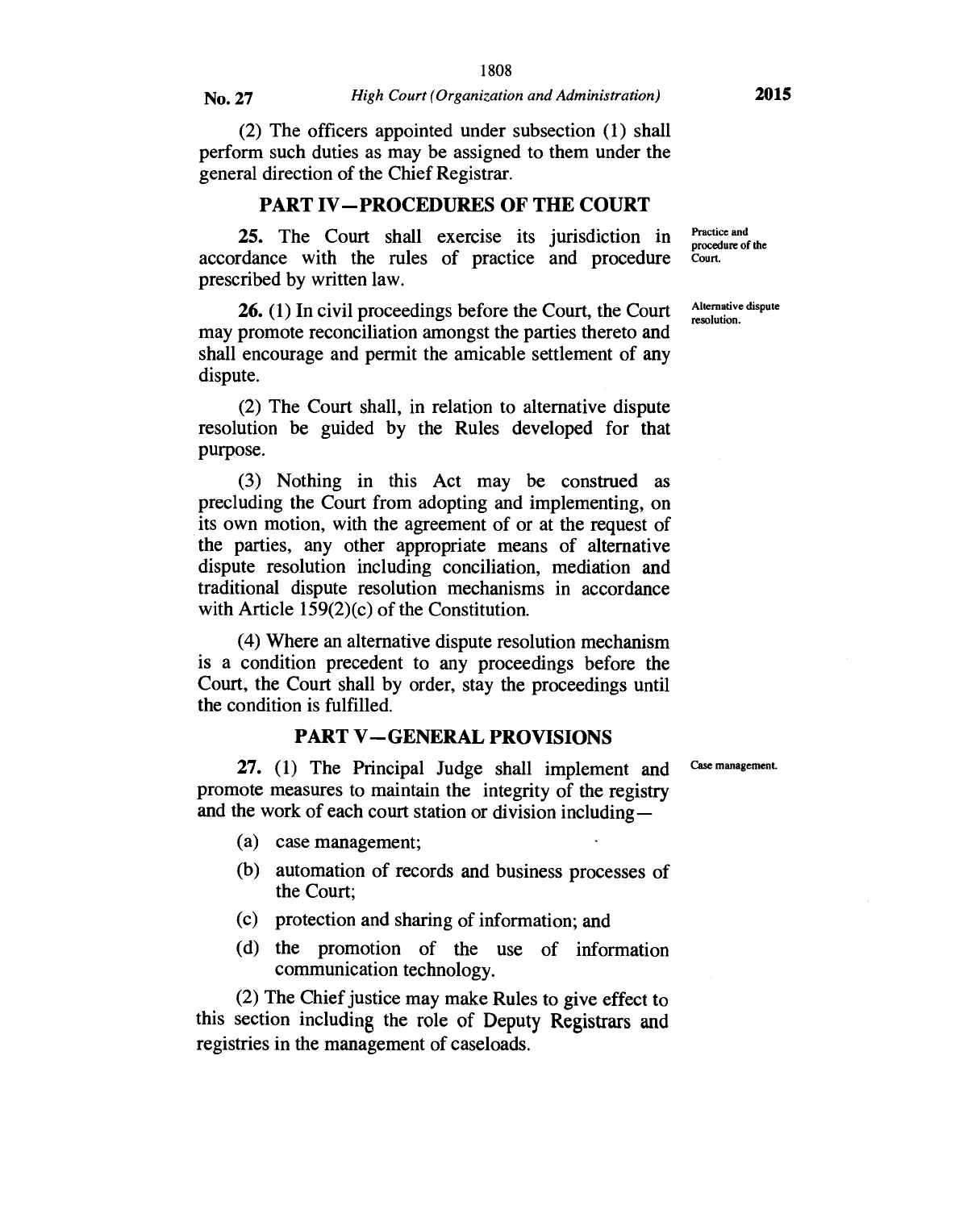28. (1) The Registrar shall maintain a uniform record keeping system in the Court specifying the form, style, storage, maintenance and retrieval of records.

(2) The Chief Justice may make Rules and issue directions to give effect to this section.

29. The Principal Judge shall, upon consultation with the Commission, oversee the implementation of a performance management system comprising of performance contracting, appraisal and evaluation of the judges of the Court in the discharge of their mandate, in accordance with the provisions of the Constitution, this Act and any other law.

30. (1) Every judge of the Court shall sign and ascribe to the Judicial Code of Conduct.

(2) The Principal Judge shall monitor the compliance with the judicial code of conduct by judges and judicial officers.

31. (1) At least three months before the commencement of each financial year, the Registrar shall prepare estimates of all expenditure required for purposes of this Act or other law for the next financial year, and submit them to the Chief Registrar for inclusion in the annual estimates of the Judiciary.

(2) The Chief Registrar shall, allocate adequate resources to facilitate the effective discharge of the functions of the Court.

32. The Chief Justice may establish or approve the establishment of such committees or associations as may be necessary for the promotion of the welfare, collegiality, working conditions, mentorship and peer-review and other interactions between judges, magistrates and members of tribunals.

33. (1) Subject to the Constitution, no judge or other judicial officer acting judicially shall be liable to be sued in a civil court for an act done or ordered by the judge or person in the discharge of judicial duty, provided that it is done in good faith.

(2) No officer of a court or other person bound to execute the lawful warrants, orders or other process of a judge or such person shall be liable to be sued in any court Records of the court

Performance management inspections and monitoring.

Ethics and integrity.

Budget and funding of the Court.

Welfare of Judges and judicial officers.

Protection of judges and Judicial officers from personal liability.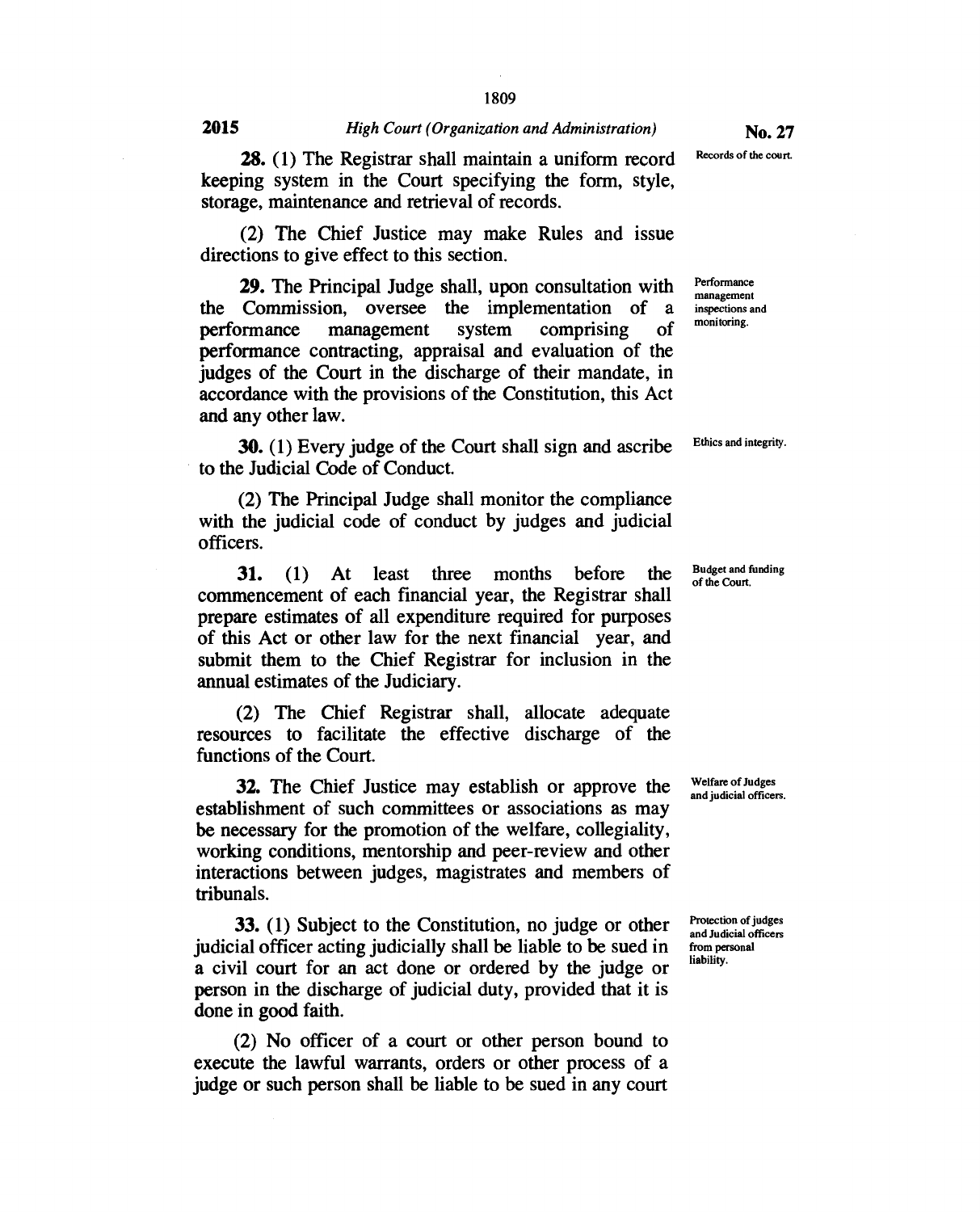1

#### **No. 27** *High Court (Organization and Administration)*

for the execution of a warrant, order or process which the officer would have been bound to execute if within the jurisdiction of the person issuing it.

**34.** (1) The official languages of the Court are English and Kiswahili.

(2) The Court shall, in appropriate cases, facilitate the use of other languages, by parties, including the Kenyan Sign language, Braille and other communication formats and technologies accessible to persons with disabilities.

(3) Where it is expedient and appropriate to do so, the Court may direct that proceedings be conducted and appearances be made through electronic means of communication, including tele-conferencing, videoconferencing or other modes of electronic or digital communication.

**35. (1)** A judgment of the Court shall be prepared, signed, dated and delivered in the manner prescribed by written law.

(2) Where the judge presiding over a trial is unable to be present due to illness, absence, transfer or other reason, to read the judgment written by the judge, the judge shall sign and date the judgment or ruling for delivery by another judge.

(3) Where the bench of the Court is comprised of more than one judge, the judgment of the court shall be in accordance with the opinion of the majority of the judges hearing the proceedings.

(4) Where a matter is heard before a bench of the Court and judgment reserved for delivery on another day or time, it shall not be necessary for all the judges before whom the matter was heard to be present in Court on the day or time appointed for the delivery of the judgment.

(5) A minority opinion of a judge shall be signed and dated but need not be pronounced in open court unless one or more parties so demand.

**36. (1) A** person who —

(a) assaults, threatens, intimidates or wilfully insults a judge, judicial officer or a witness, involved in a case during a sitting or attendance in a court, or

Power to punish for contempt of Court.

Judgments of die Court.

Languages of the Court.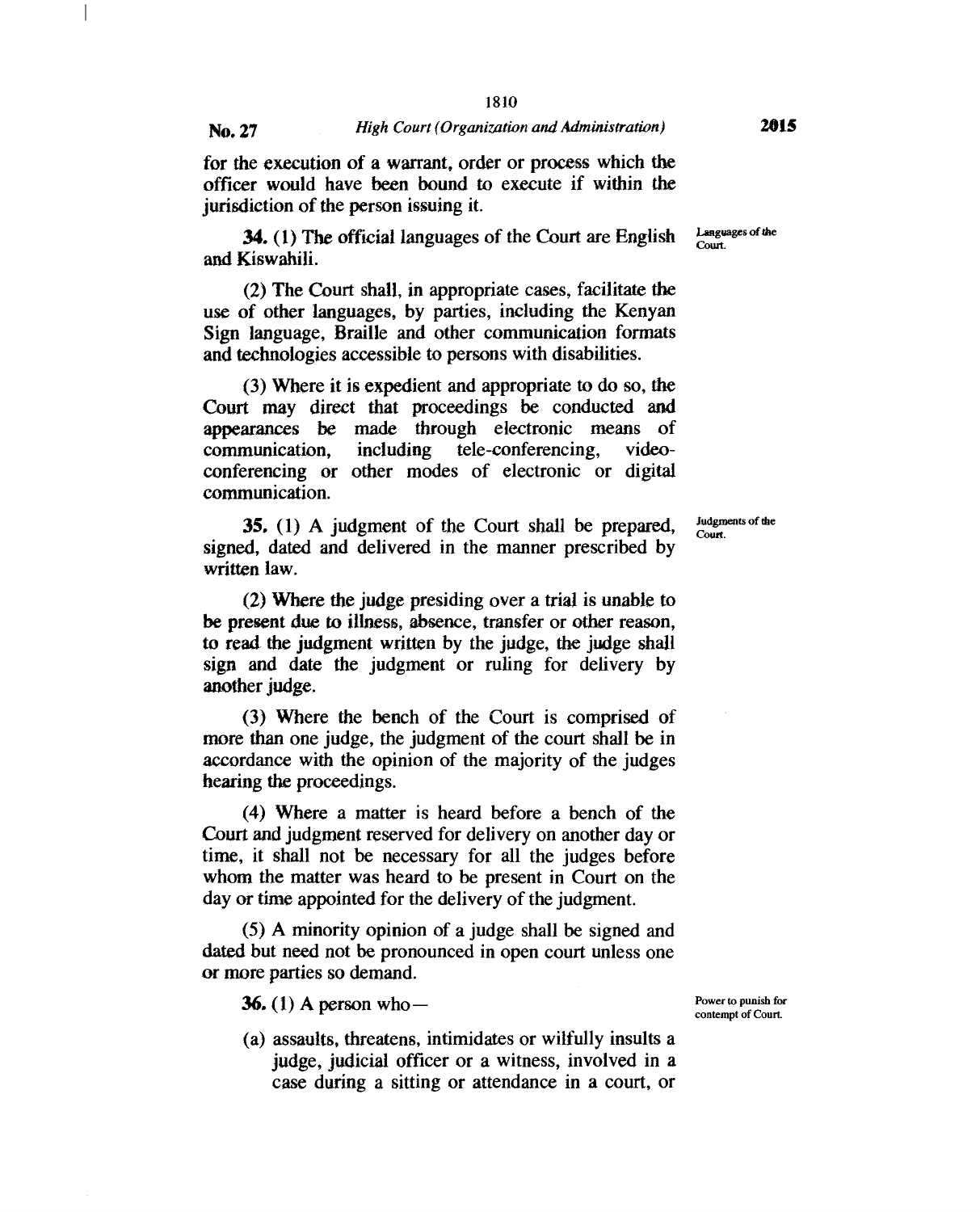while the judge, judicial officer or witness is travelling to and from a court;

- (b) wilfully and without lawful excuse disobeys an order or directions of the court in the course of the hearing of a proceeding;
- (c) within the premises in which any judicial proceeding is being heard or taken, or within the precincts of the same, shows disrespect, in speech or manner, to or with reference to such proceeding, or any person before whom such proceeding is being heard or taken;
- (d) having been called upon to give evidence in a judicial proceeding, fails to attend, or having attended refuses to be sworn or to make an affirmation, or having been sworn or affirmed, refuses without lawful excuse to answer a question or to produce a document, or remains in the room in which such proceeding is being heard or taken after the witnesses have been ordered to leave such room;
- (e) causes an obstruction or disturbance in the course of a judicial proceeding;
- (f) while a judicial proceeding is pending, makes use of any speech or writing misrepresenting such proceeding or capable of prejudicing any person in favour of or against any parties to such proceeding, or calculated to lower the authority taken;
- (g) publishes a report of the evidence taken in any judicial proceeding that has been directed to be held in private;
- (h) attempts wrongfully to interfere with or influence a witness in a judicial proceeding, either before or after he or she has given evidence in connection with such evidence;
- (i) dismisses a servant because he or she has given evidence on behalf of a party to a judicial proceeding; or
- (j) commits any other act of intentional disrespect to any judicial proceedings, or to any person before whom such proceeding is heard or taken, commits an offence.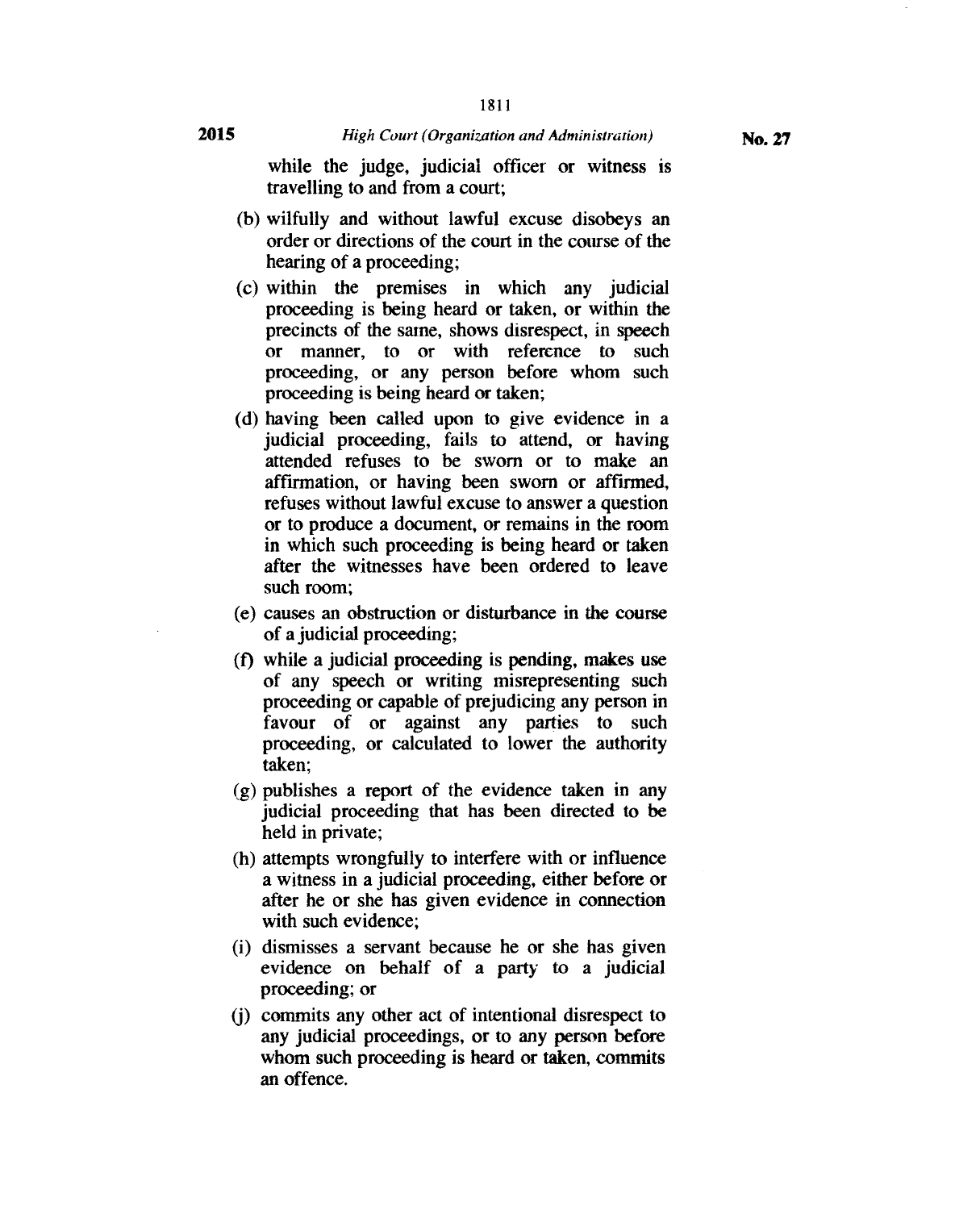(2) A police officer may, by order of the Court, take into custody and detain a person who commits an offence under subsection (1) until the Court adjourns.

(3) A person who commits an offence under subsection (1) shall on conviction be liable to imprisonment for a term not exceeding five days, or to a fine not exceeding one hundred thousand shillings, or to both.

(4) In exercise of its powers under this section, the Court shall observe the principles of fair administration of justice set out in Article 47 of the Constitution.

**37.** (1) The seal of the Court shall be such a device as may be approved by the Chief Justice and shall bear the inscription "The High Court of Kenya".

(2) The seal shall be kept in the custody of the Registrar and the duplicate thereof shall be kept by each of the deputy Registrars or other officers of the Court as the Registrar may in writing determine.

(3) The seal of the Court shall be used in accordance with the provisions of any law or Rules of the Court.

**38. (1)** Parties may appear in person or be represented by an advocate in all proceedings before the Court.

(2) Pursuant to Article 50 (7) of the Constitution, the Court may, in the interest of justice, allow an intermediary to assist a complainant or an accused person to communicate with the Court.

(3) In this section "intermediary" means a person authorized by the court, on account of his or her expertise or experience, to give evidence on behalf of a vulnerable witness and may include a parent, relative, psychologist, counsellor, guardian, children's officer or social worker.

**39.** (1) The Chief Justice may make Rules generally for the effective organization and administration of the High Court.

(2) Without prejudice to the generality of subsection  $(1)$ , such Rules may provide for the —

- (a) conduct of the election of the Principal Judge;
- (b) procedure of removal of the President of the Court;

Representation before the Court.

Seal of the Court.

Rules.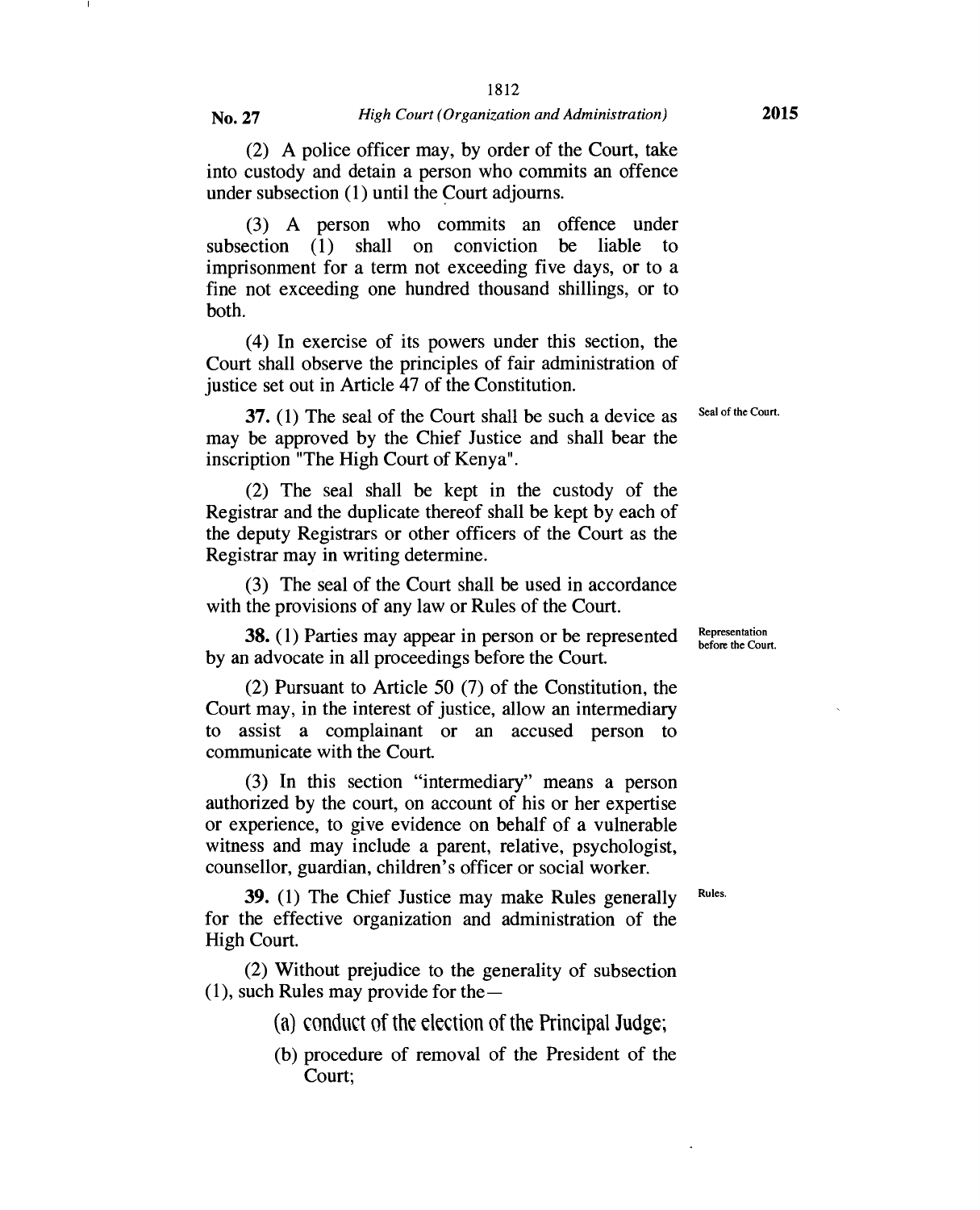- (c) disposal of urgent and priority matters during Court recess;
- (d) disposal of matters within twelve months from the date the Court sets the matters down for hearing;
- (e) automation of Court records, case management, protection and sharing of Court information and the use of information communication technology;
- (f) form, style, storage, maintenance and retrieval of Court records; and
- (g) procedure relating to contempt of court.

(3) For the purposes of Article 94 (6) of the Constitution —

- (a) the purpose and objective of the delegation under this section is to enable the Chief Justice to make rules to provide for the better administration and organization of the Court;
- (b) the authority of the Chief Justice to make rules under this Act is limited to bringing into effect the provisions of this Act and fulfilment of the objectives specified under this section;
- (c) the principles and standard applicable to the rules made under this section are those set out in the Interpretations and General Provisions Act and the Statutory Instruments Act, 2013.

40. The laws set out in the first column of the Schedule are amended, in relation to the provisions specified in the second column of that Schedule, in the manner specified in the third column of the Schedule.

41. The Chief Justice shall, within six months of the commencement of this Act, prescribe the code of conduct applicable to a judge of the Court.

Cap. 2. No. 23 of 2013

Consequential amendments.

Code of Conduct for judges of the Court.